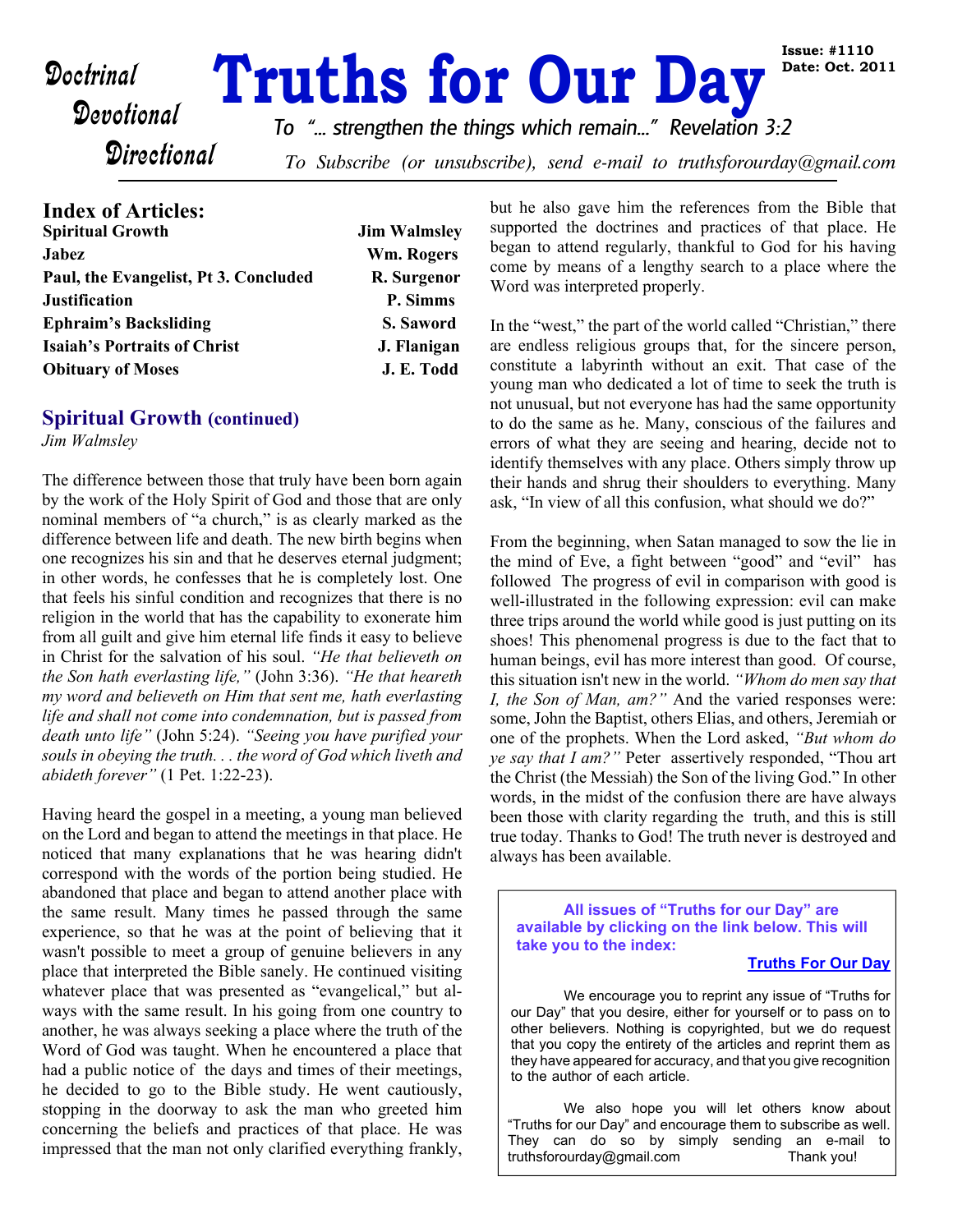What is the way that leads to the knowledge of the truth? The Lord Jesus Christ said, *"I am the Way, the Truth, and the Life"* (John 14:6). Every person who receives the Lord as his Savior, receives life and, in the same moment, receives the Holy Spirit, (Eph. 1:13-14), called "the Spirit of truth," (John 14:17). He that knows Christ knows very well that the way of salvation is not mixed with a lie or deceit. Wherever deceit and lies appear, the believer stands apart, knowing that this isn't God's way.

The Holy Spirit, far from just being "an influence" as some erroneously teach, is a divine Person and the true representative of Christ. Him being "the Spirit of truth," the world cannot receive Him because it *"seeth Him not, neither knoweth Him."* (John 14:17). But, the Lord said to His disciples, *"ye know Him,"* and *"He shall teach you all things."* (John 14:26). These few references are enough to demonstrate that, on God's part, there is abundant provision for the believer so that he will not be deceived by false doctrines. All this, of course, has to do with God and His provision for the believer.

But, what should a believer do in view of these portions of the Word? The Lord gave just one necessity for the interested person to know that his beliefs are the true apostolic doctrines. *"If any man will do his will, he shall know of the doctrine, whether it be of God. . ."* (John 7:17). He didn't say, "he that wants to know the will of God," because it is not an intellectual proposition, nor practice. To do the will of God is to reject our own will, it is to have an experience such as in Gethsemane, when the believer totally rules out his own interests with the words, *"not my will, but thine, be done."* To do the will of God, to glorify Him, brings the knowledge of the truth.

It's clear to see that among so many salaried pastors that there are few who are interested in sacrificing their own things just to honor God alone! To leave ranks and titles, important positions and salaries, and to gather simply as a "brother" with many more, gathered to the name of the Lord, has been a stumbling stone to many.

Known simply by the biblical expression, "servants of the Lord," there are those who serve in humility, unknown, depending entirely on the Lord, without salary or gratuities. Going from neighborhood to neighborhood, from town to town, they carry the light of the truth of the gospel. Renouncing everything hidden and shameful, without cunning, they don't adulterate the message of the gospel, but on the contrary, manifesting the truths of the Bible they are recommended to every human conscience before God.

There is no lack of those who assert that between those "pastors" and these there isn't any difference. "It's the same" thing," they say, but those who perceive know better. (translated from "La Sana Doctrina" May-June 2010)

"Tis joy enough, my All in All, low at Thy feet to lie; Thou wilt not let me lower fall, and none can higher fly." H. Beecher Stowe

#### **Jabez**

*William Rogers*

The story in 1 Chron. 4: 9, 10 of Jabez and his prayer, is but one of a number of similar digressions which occur among the genealogies of this book, and by comparing it with some of the others we will the better understand it. For example, in the end of the same chapter there is the story of a successful war waged by certain Simeonites, and in chap. 5: 18-22 of another one fought by the tribes dwelling beyond Jordan. These campaigns were for the purpose of taking possession of the land which God had promised them, and were therefore according to His will. In chap. 5: 22 we read that *"the war was of God,"* and in verse 20 of the same passage it is said, *"They cried to God in the battle, and He was intreated of them, because they put their trust in Him."* Here, as in the case of Jabez, we have a prayer answered; and when we note that it was for a victory which meant the enlarging of the borders that these tribes occupied, we have a key to what Jabez sought when he asked that his "coast" or border might be enlarged. It was not that his little farm should be increased at the expense of those belonging to his brethren, or to his Israelite neighbours; but doubtless that he might be helped and enabled to dispossess the Canaanites from some more of the land to which they still clung, and which God meant His people Israel to have.

It was thus that Jabez was *"more honourable than his brethren"* (verse 9). They, very likely, settled down on what had been won for them by the valour of their predecessors, and thought that if they held it intact they were doing very well. But Jabez believed in making progress, and went in for it wholeheartedly.

The statement that he called on *"The God of Israel"* and the first clause of the prayer itself, *"Oh that Thou wouldest bless me indeed,"* both take us back in thought to the one from whom the name Israel was derived, and who, on the very occasion when he got that name, had cried, *"I will not let Thee go, except Thou bless me"* (Gen. 32: 26-28). To that same one, at an earlier time, God had given a remarkable blessing, consisting mainly of two great promises. One of these was that the land would be given to him and to his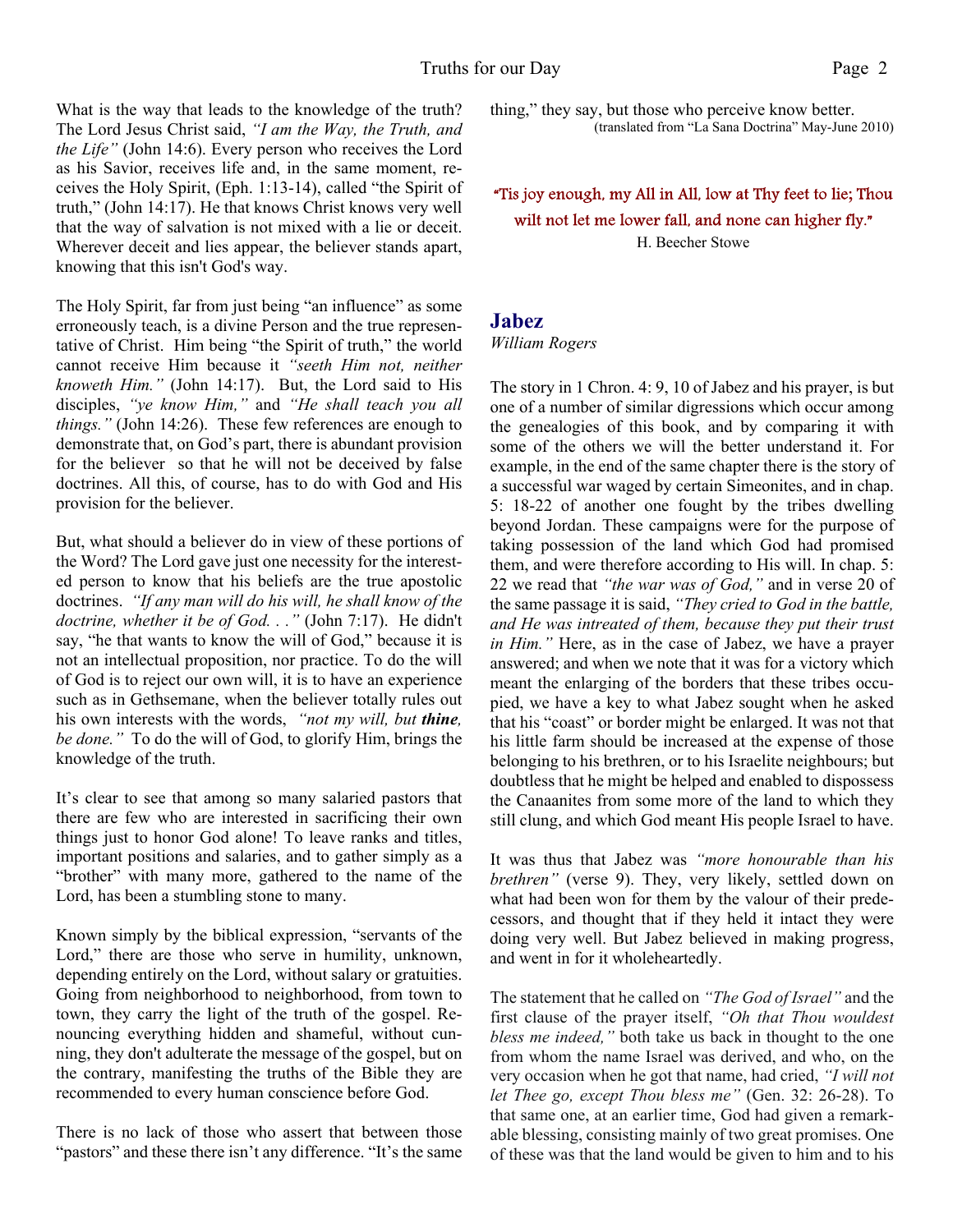#### Truths for our Day Page 3

seed, and that they would spread abroad to the west, and to the east, and to the north, and to the south; the other was that God Himself would be with him and keep him. Now it is an interesting fact that the prayer of Jabez contains two requests which are exactly parallel to these two parts of Jacob's blessing. He seems to have realized that, since God meant Israel to be a spreading people, there was a responsibility resting on him, Jabez, to do some of the spreading. Therefore he asks, *"Oh that Thou wouldest bless me indeed, and enlarge my coast."* And realizing further that *"the presence of the God of Jacob"* (Psa. 114: 7) with him could alone give him success, he adds, *"that Thine hand might be with me, and that Thou wouldest keep me from evil."* Thus he claims the fulfilment to himself personally, of both the promises of Gen. 28, showing himself to be a true son of Jacob, though strangely enough, his actual genealogy is entirely omitted from the passage.

But if Jabez looked for the fulfilment of the blessing of God which *"addeth no sorrow"* (Prov. 10: 22), he also dreaded His curse by which EVIL and SORROW are inseparably linked together. In Gen. 3 Adam and Eve experienced this to their cost. God's curse on them was, *"In sorrow thou shalt bring forth children,"* and, *"In sorrow shalt thou eat of it."* The mother of Jabez had felt in her turn something of this sorrow, and the name Jabez which she had given him, and which was formed from a word kindred to those used in Gen. 3 for sorrow, was a constant reminder of the fact. So he ends his prayer with, *"that Thou wouldest keep me from evil, that it may not be to my sorrow"* (R. V.) Another in Psa. 139 had asked somewhat similarly, *"Try me, and see if there be any way that causeth sorrow in me."*

Having come to understand with some measure of clearness the circumstances and meaning of the prayer of Jabez, we shall be better able to draw from this little paragraph, set like an oasis in a desert of hard names, what God would have us to learn. In the first place, we may be sure that He means His people today to be a spreading people, just as He did Israel, though not in the same sense. It is His will that those who have received life from heaven should use every opportunity to pass the message of life on to others, that they in turn may receive it too. It is also His will that His saints should be continually learning more and more of His purposes concerning them, that they should explore in its length and breadth the good land into which He has brought them. Are we doing these things, or have we sat down to enjoy that for which others have labored, feeling no responsibility ourselves at all? We need to beware of this, for when the Israelites ceased to spread, it was but a short time till the nations around them began to take away from them what they already had, and it may be that something of a similar kind is taking place among the people of God today. Are the truths which were learned and held fast in years gone by, prized now as they used to be? Are our assemblies increasing in numbers and in spirituality as they once did? Are they not in at least some cases dwindling almost to the point of extinction? Yet it is in circumstances like these that a Jabez has the opportunity to prove himself *"more honourable than his brethren,"* by taking his stand upon the promises of God to His people, claiming their fulfillment to himself, and thus continuing to make progress where others go back. The hand of God will ever be with such, as it was with the Jabez of 1 Chron. 4.

We also need to be reminded that the link between evildoing and sorrow has not been severed; though, to judge by their actions, some of the Lord's people seem to believe that it has. They persuade themselves that they will be able to do a wrong thing, or to take a wrong step, and yet escape the penalty. Like the man in Deut. 29, they say, *"I shall have peace, though I walk in the imagination of mine heart."* But let us not forget that it is to New Testament saints it was written, *"Be not deceived; God is not mocked, for whatsoever a man soweth, that shall he also reap."*

If, on the other hand, we are anxious, like Jabez, to be kept from evil, that it may not cause us sorrow, there can be no safer path for us than that in which he sought to walk, the path of progress in God's ways and in His work. He who is at a standstill, or is idle, is an easy prey to Satan; but he that is busy enlarging his border, has no time to get into mischief.

(WIS 1920)

**"The person who has a profound sense of the holiness of God will be slow to sin, and slower to say that he has no sin."**

W. Lincoln

## **Paul, the Evangelist, pt. 3**

Robert Surgenor

The Message of an Evangelist

In Paul's day, the passing out of printed literature was non-existent, but the Spirit provided ways for the gospel to effectively reach the four corners of the earth. The method is explained in 13 words. *"It pleased God by the foolishness of preaching to save them that believe"* (1 Cor. 1:21). Consider the word "foolishness." The word means "absurdity." The word "preaching" means, *"a proclamation, to herald as a public crier."* In other words, when a man stands as a herald of God, he stands, with dignity and authority, and in no uncertain terms publicly declares the gospel of Christ. As the unbeliever hears, the whole declaration seems absurd. There is no foolishness to the preach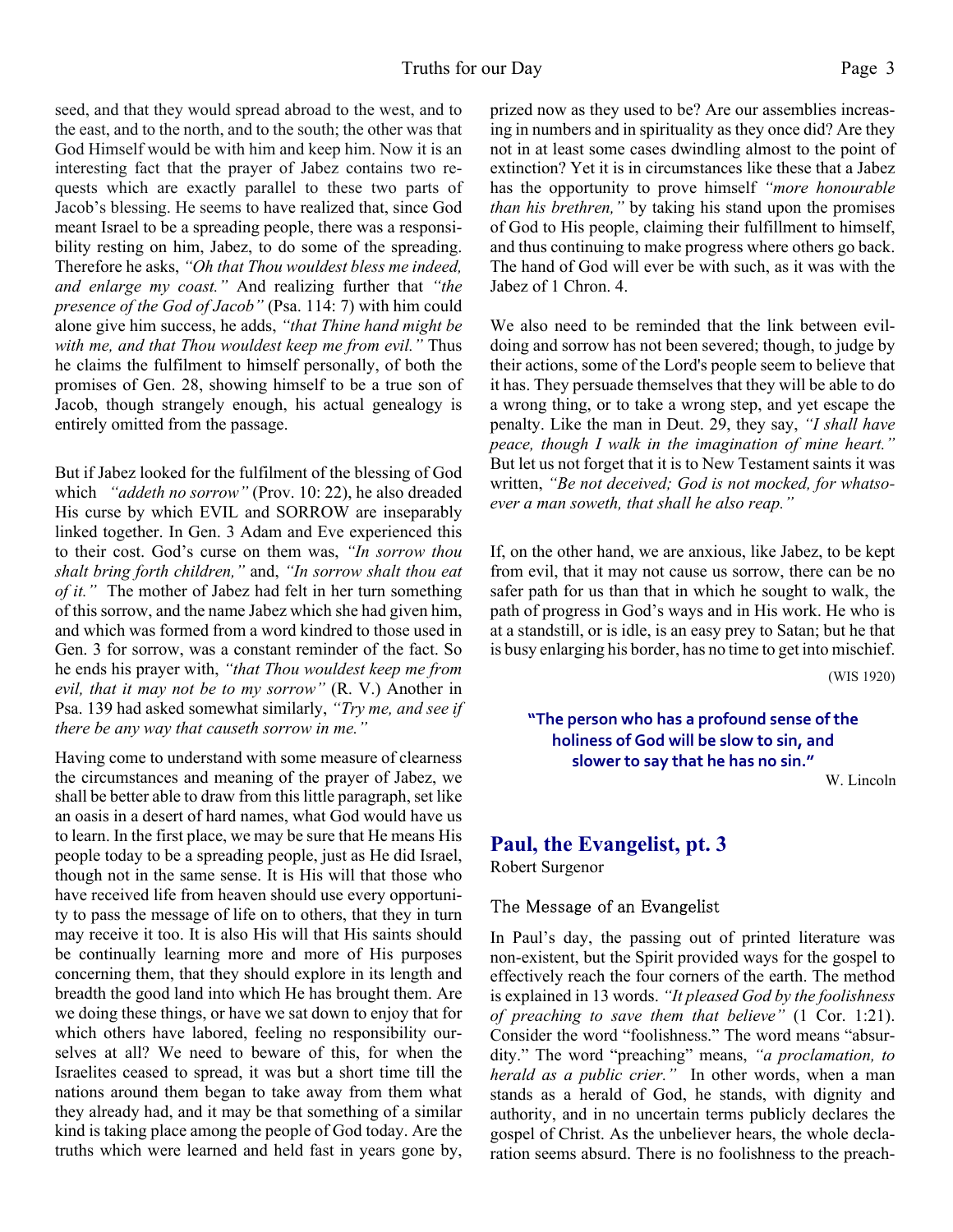ing, but the preaching seems foolish (absurd) in the mind of the hearer.

What then is needed to convince the hearer that what he is listening to is a life-giving message? The Spirit of God is needed! In the delivery of the message some preachers are "skyscraper preachers." They have a lot of stories. Tell me, how many stories did Paul tell in his recorded gospel messages? Now please, don't accuse me of finding fault. I am only trying to show you how Paul preached. I can understand employing a story here and there, but I do not see Paul using that method. Spurgeon remarked that a story was like a window that let in a little light. However, if that is the case, then some brethren have built a greenhouse in preaching. All stories, all windows. Usually when you hear a greenhouse-sermon, there is very little, if any, weight to it. It may amuse the hearer or appeal to the intellect, but there is nothing to grip the soul in convicting power.

Paul saw the absolute necessity of the Holy Spirit's guidance and power in his delivery of a gospel message. He stood before the people of Corinth *"in fear and much trembling."* He was an intelligent man, and knew the Scriptures. What was his problem? The problem was that he knew that his intellectual ability was useless in winning souls to Christ. He saw the folly of using *"enticing words of man's wisdom."* This great man realized the absolute necessity of the power and demonstration of the Spirit in his declaration. (Read 1 Corinthians 2: 1-5.) Apart from that, his message would fall to the ground unheeded. If he resorted to intellectualism, false professors could be the result. Intellectual power is the mind of the preacher imparting facts to the mind of the hearer. Such activity can be termed "human reasoning." No, no, that would never do. Paul said*, "Our gospel came not unto you in word only, but also in the power, and in the Holy Ghost, and in much assurance"* What was the result? *"Ye turned to God from idols to serve the living and true God"* (1 Thessalonians 1:5, 9). They had the fullest assurance that the gospel was true, and that remission of sins could be obtained through faith in Christ.

As far as I can see from the Scriptures, Paul never used theatrics, or made people laugh, or told stories apart from those related in the Scriptures. I term such activity "soulish," or, "psychic" preaching. This influences the emotions of the hearer. Notice him before Felix. *"He reasoned of righteousness, temperance, and judgment to come"* (Acts 24:25). "Righteousness" indicates that he preached the doctrine concerning the way in which a man may attain a state approved of God. *"The righteousness of God which is by faith of Jesus Christ unto all and upon all them that believe*" (Romans 3:22). "Temperance," was proclaimed, thus bringing before Felix his sinful way of life, his guilty

condition before God. "Judgment to come." Paul gives the final blow, faithfully declaring to Felix and his godless wife, that the result of their condition before God would certainly bring upon them the judgment of God and the eternal consequences. In other words, Paul reasoned with them how a man could be saved, and made righteous. He also made known unto them their sinful condition, and the dire results.

In Acts 26:22, when Paul stood before Agrippa, he made known that through his preaching career he had obtained help of God. This is a divine necessity for effectiveness. He witnessed, he testified, *"saying none other things than those which the prophets and Moses did say should come."* Where are his facts on current events? Where are his worldly sentimental stories? Where are his sob-stories? Where are his antics? They are absolutely nonexistent! Here we find the example of sound, scriptural, Spirit empowered preaching. Mr. preacher, here is your mentor. Observe this man of God, take in his methods and copy them into your program. It is easily noticed that the major theme in the early church preaching consisted of five major themes. (1) Sin. (2) Repentance. (3) The death of Christ. (4) The resurrection of Christ. (5) Faith in Christ for salvation.

Paul-like evangelists define sin, stating what it is. They thunder out the ultimate results of sin, which is confinement in hell and then the lake of fire. The declaration is sober, and solemn. There are no flowery expressions, or silly stories. Such men proceed then to deliver God's command for men to repent. Notice Peter on the day of Pentecost when sinners asked him *"what shall we do?"* The answer came back in no uncertain terms, *"Repent."* What is repentance? It is stopping and thinking again. It is having a change of mind. It is thinking of things as God sees them.

Notice also Peter in Acts 3:19. *"Repent ye therefore, and be converted, that your sins may be blotted out."* How necessary to preach repentance, for without repentance there can be no salvation imparted. The Lord plainly stated, *"Except ye repent, ye shall all likewise perish"* (Luke 13:3).

Consider Paul at Athens. What does he preach? Notice. *"And the times of this ignorance God winked at; but now commandeth all men every where to repent"* (Acts 17:30). What did he show them of Damascus, and at Jerusalem, and throughout all the coasts of Judaea, and then to the Gentiles? Simply this, *"that they should repent and turn to God, and do works meet for repentance"* (Acts 26:20). I have sat in gospel meetings where repentance has never been mentioned? What is wrong? They are off base, the preacher has missed the mark. This is sad indeed. God *commands* it! We need to preach it, in no uncertain terms!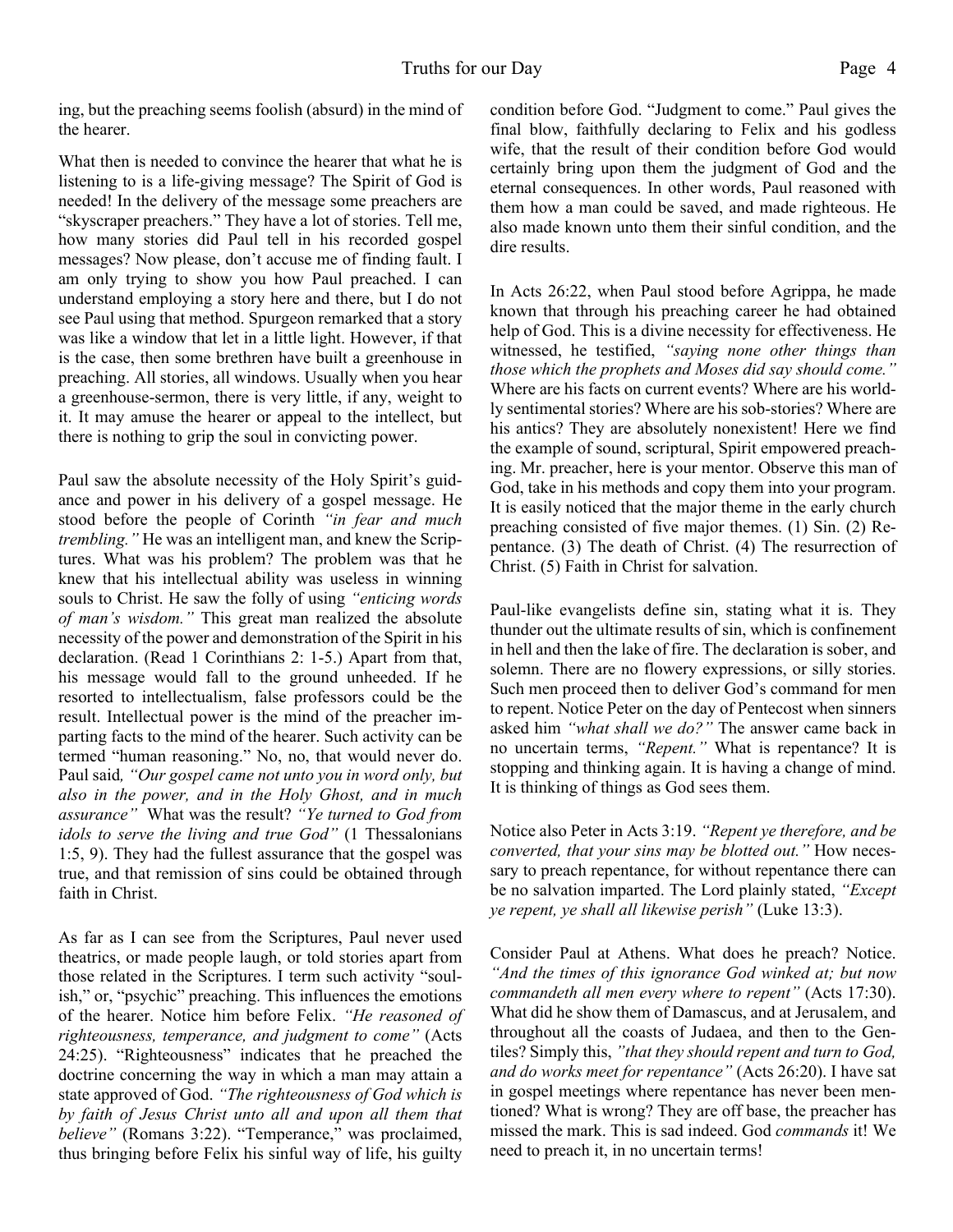#### The Resurrection of Christ

It is very interesting to note that the resurrection of Christ is emphasized more often than the death of Christ in the early-church declaration of the gospel. You can have a death without a resurrection, but you cannot have a resurrection without a previous death. So when the resurrection was preached, it also included the death of Christ. Without the resurrection, Jesus would have been an impostor, thus the resurrection is emphasized to assure all that this Man Jesus was truly the Son of God, the Savior of the world.

The first message delivered by a New Testament church is recorded in Acts 2, and the spokesman is Peter. What a tremendous message! No notes, no stories, no antics, but just a plain scriptural message delivered in the power of the Holy Ghost. He lays the charge to his audience, *"Ye have taken, and by wicked hands have crucified and slain"* (vs. 23). What a charge! He lays their sin right at their doorstep! There is no "political correctness" here! How more blunt could a preacher be? Was he worried about hurting their feelings? Not a bit of it! He was given a message from God and he was delivering it in the power of the Holy Spirit. He then proceeds, *"Whom God hath raised up, having loosed the pains of death: because it was not possible that He should be holden of it" (Acts 2:24).* We find the same theme in Paul's preaching. *"And when they had fulfilled all that was written of Him, they took Him down from the tree, and laid Him in a sepulchre. But God raised Him from the dead"* (Acts 13:29– 30).

Yes, *"with great power gave the apostles witness of the resurrection of the Lord Jesus"* (Acts 4:33). Thus, the Lord Jesus was *" declared to be the Son of God with power, according to the Spirit of holiness, by the resurrection from the dead"* (Romans 1:4).

After proclaiming sin, repentance, the death and resurrection of Christ, then, and not until then was the solution to the problem of man's (sin) declared. That declaration was to place faith in Christ for salvation. That is the good news, that is the gospel! Paul testified *"both to the Jews, and also to the Greeks, repentance toward God, and faith toward our Lord Jesus Christ"* (Acts 20:21). Paul explains of "the *righteousness of God which is by faith of Jesus Christ unto all and upon all them that believe: for there is no difference"* (Romans 3:22). He tells the jailor in Philippi, *"Believe on the Lord Jesus Christ and thou shalt be saved"* (Acts 16:31). That was a preparatory remark, for not until Paul went into his house and spoke unto him the word of the Lord did the man profess. When Paul preached at the riverside, the Lord opened the heart of Lydia so that she attended unto the things that were spoken of Paul. The Holy Spirit caused her to understand the message, consequently she placed her faith in Christ and was saved. The word believe carries the thought of placing your trust in Christ. Receiving Him is used in John 1:12. Placing faith, trusting, receiving, believing, relying, and taking, all basically convey the same thought.

What about "believing"? Robert Sandeman sailed into Boston from Glasgow on October 18, 1764. He taught that mere intellectual knowledge was the essence of saving faith, that saving faith was "bare belief of the bare truth, that regeneration accompanied intellectual assent to the central truth of the Christian faith, namely, that Jesus of Nazareth is the Christ and that He died and rose again for sinners." Thus, Sandeman claimed that saving faith was reduced to intellectual assent to the gospel proclamation about Christ. This whole doctrine is also termed, "Believe-ism."

To stand and proclaim to an audience, "Believe, only believe, believe, believe, believe," is a most dangerous thing. The "Sandeman preacher" pleads with sinners, "Just exercise believing faith in Christ and you will be saved. Just believe, just believe." So what does the sinner do? Why he says to himself, "That's easy. Sure, I'll believe the facts." What has happened? Well, he has mentally assented to the facts and then thinks that he is saved. There has been no plowing up of the soul. There has been no conviction of one's sins. There has been no tears of repentance, but he has come to the point where he agrees with the Bible and believes what the preacher has been saying. He now considers them facts not fables. But this mental and intellectual assent is certainly not salvation. All such "believers" become only educated sinners as to divine truths.

Remember what John wrote? *"Many believed in His name, when they saw the miracles which He did. But Jesus did not commit Himself unto them, because He knew all men"* (John  $2:23-24$ ). They had a natural recognition of facts, but Christ had no faith in their faith. Also notice Acts 8:13–23. A prominent man named Simon himself believed and was baptized. Evidently he not only fooled himself, but he fooled Philip the evangelist. But when the apostle Peter arrived on the scene, Simon's profession fell apart, and Peter plainly told him, "Repent therefore of this thy wickedness." Thus we see "believe-ism" in action, a most dangerous thing. I am afraid that there are many Sandemans today, people that have just acknowledged the facts, but there has been no Holy Spirit work in their souls.

For this reason, it is wrong to keep on exhorting sinners to "just believe." Believe, believe, believe, ah, that's it! But what is the end result? Usually a false professor is produced!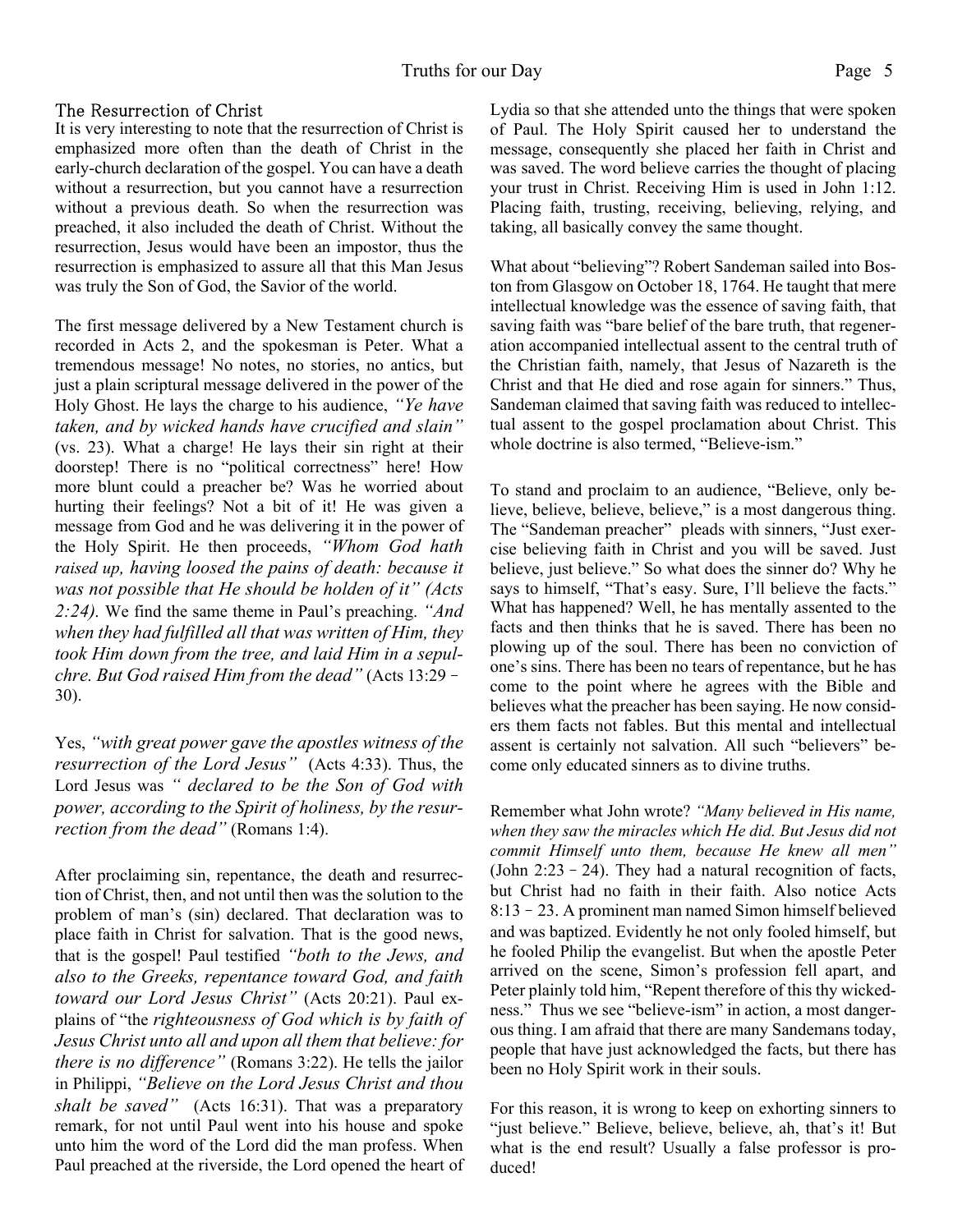Another error in modern day evangelism is telling sinners that if they take Christ, all their problems will be solved. Their marriage will improve, and everything that they touch will "turn to gold." What deception! In fact, it is quite the opposite, especially if the married partner remains unsaved. Immediately there is a division in the home. Christ warns of this. *"Think not that I am come to send peace on earth: I came not to send peace, but a sword. For I am come to set a man at variance against his father, and the daughter against her mother, and the daughter in law against her mother in law. And a man's foes shall be they of his own household"* (Matthew 10:34–36).

Paul exhorted believers *"to continue in the faith, and that we must through much tribulation enter into the kingdom of God"* (Acts 14:22). Sinners must be warned of the consequences of salvation, but also told of the eternal benefits. The Lord Jesus was very plain on this method of presenting salvation. When great multitudes went with Him, He turned and said unto them; *"Which of you, intending to build a tower, sitteth not down first, and counteth the cost, whether he have sufficient to finish it?… So likewise, whosoever he be of you that forsaketh not all that he hath, he cannot be My disciple"* (Luke 14:28, 33).

In Paul's day, people who professed Christ as Lord were in danger of much persecution. The Jewish brethren experienced the spoiling of their goods by the Roman government. They took it joyfully (Hebrews 10:34). Christians were burned alive. Some were thrown to wild beasts. Jewish Christians were excommunicated from their families. Do you think that sinners knowing this were going to glibly profess Christ through an intellectual belief of the truth? Hardly! Shallow believers would be a scarcity. The only thing that would make a sinner receive Christ in those days was the convicting power of the Spirit. Being convicted of their sins and seeing that they were headed for eternal punishment, they were anxious to place their trust in the Lord Jesus for salvation, no matter what the earthly consequences might be.

So, the evangelist stands, a unique person. Sent forth by the Spirit. Guided in his movements by the Spirit. Empowered in his preaching by the Spirit, Solomon said that the preacher is to seek out acceptable words. Paul used a different approach to the Jews than he did to those Gentiles in Athens. He introduced the gospel to the Jews by tracing the history of their nation (Acts 13:14 – 26). To the philosophers of Athens he spoke to them of "THE UNKNOWN GOD." A different approach altogether than that to the Jews. Paul was a wise man. The message always leads to Christ, but there are many avenues to take in getting to the

vital message, which is always the same – *"Christ crucified."*

At the final end of this tremendous man's ministry, he could, with confidence, say. *"I have fought a good fight, I have finished my course, I have kept the faith"* (2 Timothy 4:7). In closing we pass on Paul's desire for all of us. *"Be ye followers of me, even as I also am of Christ"* (1 Corinthians 11:1).

(concluded)

**Some years ago a man died in London who lived in a garret, and had not two shirts to wear; he died, and left more than a million pounds sterling! You say he was insane. So he was, poor man. The love of money had made him a miser and a madman. But what better are we, if, we, with all the resources of God, all the unsearchable riches of Christ, at our disposal and within the grasp of our faith, we fail to come to the Throne of Grace and make them ours.**

#### **Justification**

*Peter Simms*

Rom. 3:24; 5:1; 5:9 Jam. 2:21-26; 2 Cor. 5:21 The scriptures view the natural man in Adam as guilty of criminal acts (Rom. 3:19), and as one who has lived his life outside the perimeter of the law of God (Rom.1:18-32; Eccl. 7:20).

Justification signifies an acquittal, a release from every charge, along with a positive declaration by God the justifier (Rom. 3:26) that any such criminal, who believes in Jesus, is declared just (Rom. 5:1). The offender is no longer under any obligation to compensate God for the violation of His laws which he has broken. This is the glorious outcome of the great truth of redemption, **FREEDOM**! First in a negative sense *"There is therefore now NO CONDEMNA-TION to them that are in Christ Jesus"* (Rom. 8:1), secondly in a positive sense *"For He (God) has made Him (His Son) to be sin for us, He who knew no sin, that we might made THE RIGHTEOUSNESS OF GOD in Him"* (2 Cor. 5:21.)

What justification means to Paul: God's act of forgiving the sins of guilty men, and imputing to them righteousness freely by his grace, through faith in Christ, and not of their own works (law-keeping), but through the justifying bloodshedding (Rom. 3:24) of the Lord Jesus Christ on their behalf.

Justification can be considered under the four following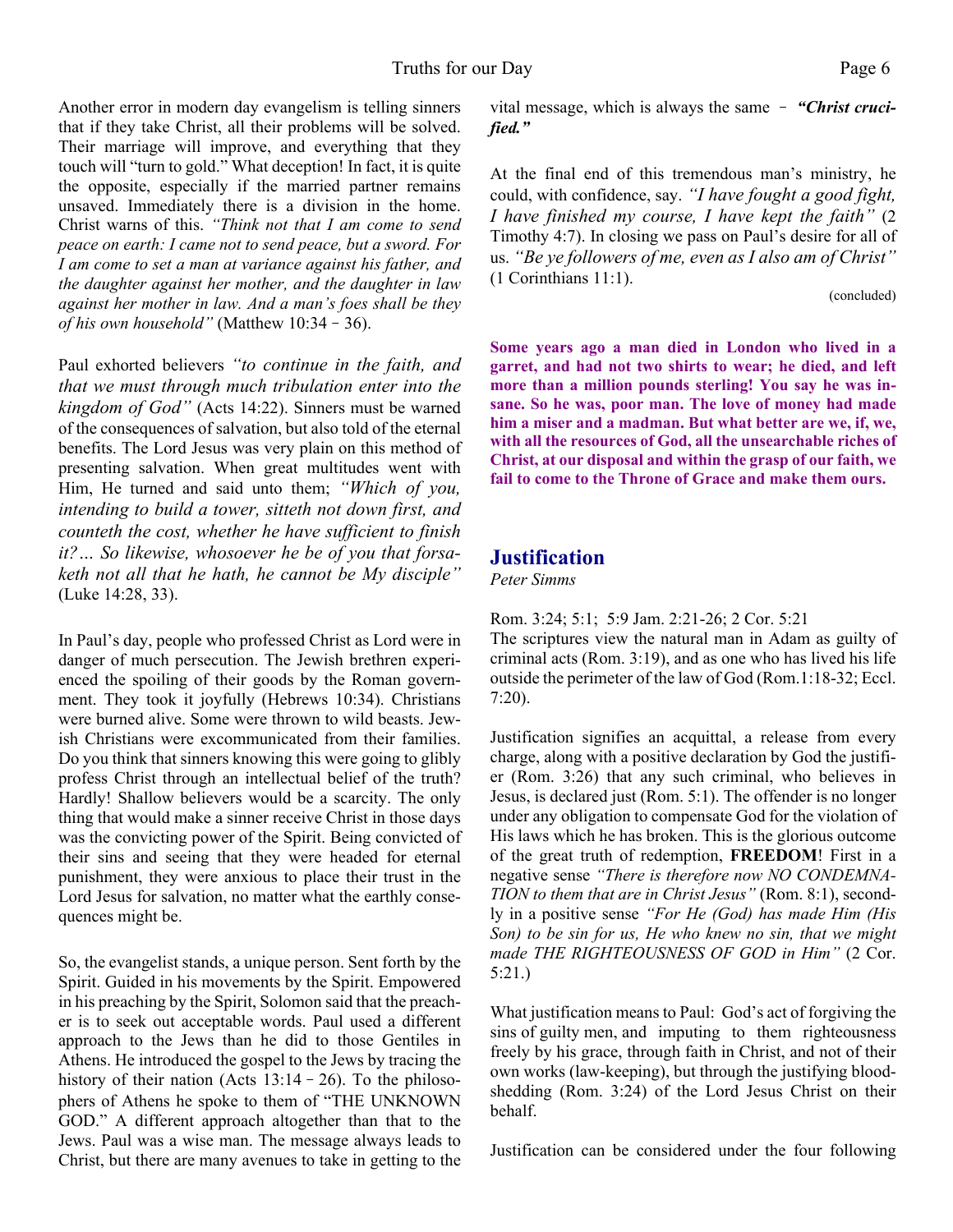headings:

**1. Justification by grace:** (Rom. 3:24) *"being justified freely by His grace through the redemption that is in Christ Jesus"* It is something no one deserves, and can never be earned.

**2. Justification by blood**: (Rom. 5:9) *"much more then being now justified by His blood, we shall be saved from wrath through Him"* For the wrath of God against the sinner has been diverted to the the Lord Jesus who bare our sins in his own body on the tree (1 Pet. 2:24)

**3. Justification by faith:** (Rom.5:1) *"Therefore being justified by faith we have peace with God through our Lord Jesus Christ."*

**4. Justification by works:** (Jms.2:24) *"for as the body without the spirit is dead, so faith without works is dead."*

#### **Justification Is By Faith Apart From Good Works Or Law-keeping**

Can the unsaved man do good? Gen. 4:7 (Heb. yatab 'yaw-tab') "If thou doest well" (or to do good). cp. Matt. 19:16- 22 *"What good thing shall I do to obtain eternal life?.*" Now if it is impossible for a sinner to do good, should the Lord Jesus have answered him as He did? Of course, He was responding to the inquiry on the ground that the man took before Him, and he was found lacking.

Rom. 2:14-15: If a person cannot respond to their conscience and do good how can God judge them for not obeying their conscience, and doing good?

Rom. 3:12 *"there is none that doeth* (pre. act. part.) *good"* To habitually do good and never sin is in fact an impossibility for the natural man. (Eccl. 7:20, Rom.3:23, 1 John 1:10)

Can the unsaved gain favor with God by doing good works? Isa. 64:6 states that good works when used to gain this end are counted by God as filthy rags, for they suggest that God's provision in His Son is not sufficient.

Jms. 2:10 states that to break one commandment is to break all. It is just as one link in the chain from which a chandelier hangs needs to break, to allow it to crash to its ruin on the floor. As an illustration, suppose that a five hundred pound nugget of gold in a suitcase is mine if I can carry it five miles without setting it down. An impossible task. So likewise, trying to keep the law to gain a place in heaven is also utterly impossible.

Are good works associated with salvation? Eph. 2:10 declares that we are saved unto good works, but never by them. Heb. 5:9 "obey" is a present active participle. A person is saved by obeying the gospel. Jms. 2:14, 20-24, 26. Does God recognize the good works of the unsaved? We see in Acts 10:2, Eph. 2:8-9, Titus 3:5, Isa.64:6 that it is clear that sinners can produce righteous deeds, but those deeds are not sufficient to gain salvation, and he will be judged according to those deeds that prove his inability to measure up to God's righteous standard, (Rev.20:12-13).

In regard to justification by works, the so–called contradiction between James and the Apostle Paul is only apparent. There is harmony in the different views of the subject. Paul has in mind Abraham's attitude toward God, his acceptance of God's word. This was a matter known only to God. The Roman Epistle is occupied with the effect of this God-ward attitude, not upon Abraham's character or actions, but upon the contrast between faith and the lack of it, namely, unbelief, cp. Rom. 11:20. However James (2:21-26) is occupied with the contrast between faith that is real and faith that is false, a faith barren and dead, which is not faith at all. Again, the two writers have before them different epochs in Abraham's life. With Paul, it's the event recorded in Gen. 15; with James it's Gen. 22. Contrast the words 'believed' in Gen. 15:6 and 'obeyed' in 22:18.

### **Ephraim's Backsliding and Restoration**

*Sidney J. Saword, Venezuela, S. A.*

In Hosea's prophecy, which deals largely with the backsliding and restoration of God's earthly people we see the name of Ephraim continually appearing in a representative way. Jehovah's first solemn indictment is: *"Ephraim is joined to idols: let him alone"* (Chap. 4:17). How easily we, God's children, can be turned aside from the path of wholehearted devotion to our Lord! We might pity the pagan and Roman Catholic multitudes for their wretched practices of bowing to dumb idols, but, at the same time, be ourselves guilty of permitting some subtle form of idolatry to come between our souls and God, thus robbing Him of His place and portion. Hence the need of the earnest admonition of the Apostle, framed in such endearing terms: *"Little children, keep yourselves from idols"* (1 Jn. 5:21).

The Lord, through His servant Hosea, then proceeds to charge Ephraim with other grievous sins, which would constitute a challenge to our own hearts at the present time. Chapter 5 goes thoroughly into God's righteous complaint against His backsliding people, the culmination of which is the complete withdrawal of the Divine Presence from them: *"I will go and return to My place, till they acknowledge their offense, and seek My face"* (v. 15). Here we see what an awfully costly thing backsliding is. One forfeits the blessedness of communion with the Lord.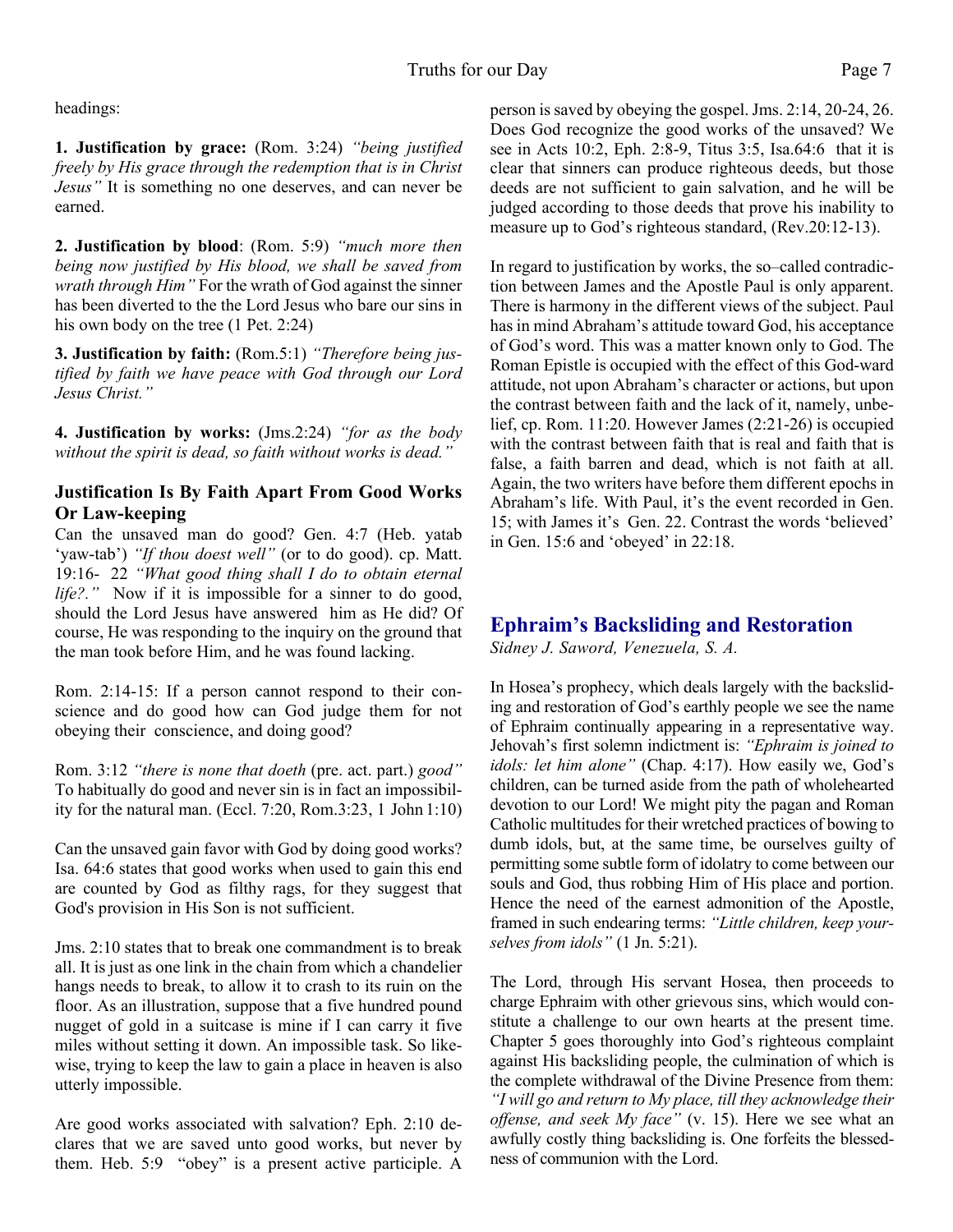The most tragic part of Samson's downfall was that Delilah's surreptitious influence over him was so effective that his God-consciousness became paralyzed, and *"he wist not that the Lord was departed from him"* (Judges 16:20) . But subsequent impotence and ignominious defeat immediately convinced him of this solemn fact. Fraternizing with the world, or indulgence of the flesh, will likewise so deaden our spiritual susceptibilities that we might also be deceiving ourselves into a pretended communion with God, and all the time be unconscious of His withdrawn presence from us! But Laodicean blindness and spiritual impotence will be the conclusive evidences of our true state with God's stamp of disapproval upon us.

Again we have the tragic history of King Saul, when his departure from God ended with God's departure from Him (1 Sam. 28:16). When he would have inquired of God as to the battle with the Philistines, *"the Lord answered him not."* If we desire to maintain communication with "Headquarters," there must be continual self-judgment, confession and adjusting of our ways to the will of God. *"If I regard iniquity in my heart the Lord will not hear me"* (Psa. 66:18)

There is much more in Hosea regarding Ephraim which might well claim our prayerful attention, but which lack of space forbids dwelling upon at this time. We pass on to the conclusion of the prophecy, which constitutes an earnest appeal from Jehovah to His erring people: *"O Israel, return unto the Lord thy God . I will heal their backsliding, I will love them freely"* (14:1, 4). Such is God's heart of love; He draws them with *"cords of a man, with bands of love"* (11:4). Are we conscious of having departed in heart and ways from Him? Let us heed His heart-moving appeal, by humble confession of sin and wholehearted return to a walk that is well-pleasing to Him.

Finally, what a mighty work of Grace will have taken place in the heart of Ephraim when he will be able to say: *"What have I to do any more with idols? I have heard Him, and observed Him: I am like a green fir tree!"* It is when our ears are once again occupied with listening to His voice, through His Word; and our spiritual vision, undimmed by any subversive object, is centered on Him with enraptured devotion, that there will be a return to first love, with its resultant joy to God's heart and blessing in our lives. Thus the hymn-writer has fittingly expressed the truth of the matter: —

Hast thou heard Him, seen Him, known Him, Is not thine a captured heart? Chief among ten thousand own Him, Joyful choose the better part.

What has stripped the seeming beauty, From the idols of the earth?

Not a sense of right or duty, But the sight of peerless worth.

Draw and win and fill completely, Till the cup o'erflow the brim; What have we to do with idols, Who have companied with Him?

(WIS December 1939)

#### **Isaiah's Portraits of Christ**

*by J. Flanigan*

#### **"The Warrior-King"**

The contrast between Isaiah 53 and Isaiah 63 is like the contrast between Psalm 22 and Psalm 24, and like the contrast between John 19 and Revelation 19. It is the contrast between the sufferings of Christ and the glory that should follow.

Isaiah 63 opens with a simple (but profound) question — *"Who is this?"* It is the question which they asked when our Lord was here. It is the question they will ask when He comes again. As He entered the City in lowly meekness, riding on a donkey, they asked, *"Who is this?"* (Matthew 21.10). When He returns to the City again, the question will be repeated, *"Who is this?"* (Psalm 24.8-10). It is the question of yesterday and the question of tomorrow. Here, in chapter 63, Isaiah foresees the day of Messiah's triumph and vindication, and cries, *"Who is this?"*

The Conqueror is returning from Edom and Bozrah. In other parallel passages it will be Megiddo and Olivet. But there is no discrepancy. From Edom in the south; from Megiddo in the relative north; through Olivet, near to the Jerusalem centre, Messiah will travel in triumph. This is in perfect agreement with Revelation 14.20 — "*blood to the horse bridles by the space of a thousand and six hundred furlongs."* Sixteen hundred stadia! One hundred and sixty miles! The length of the Land from Dan to Beersheba! From Olivet to Megiddo and back through to Edom He will ride victoriously, and vanquish His enemies. In our present chapter He is returning from Edom.

*"Who is this . . . with dyed garments?"* We must not be influenced by a much-loved hymn (Redemption Songs 704): Its sentiments are touchingly beautiful and its language unsurpassed! But its interpretation of Isaiah 63 is a travesty. The blood that stains these garments is not the blood of the cross. This is the blood of Armageddon and Edom. It is not His own blood, but the blood of His enemies. The land has become a winepress. The judgement is a vintage. As grapes are trampled in a winepress so will our Lord tread down His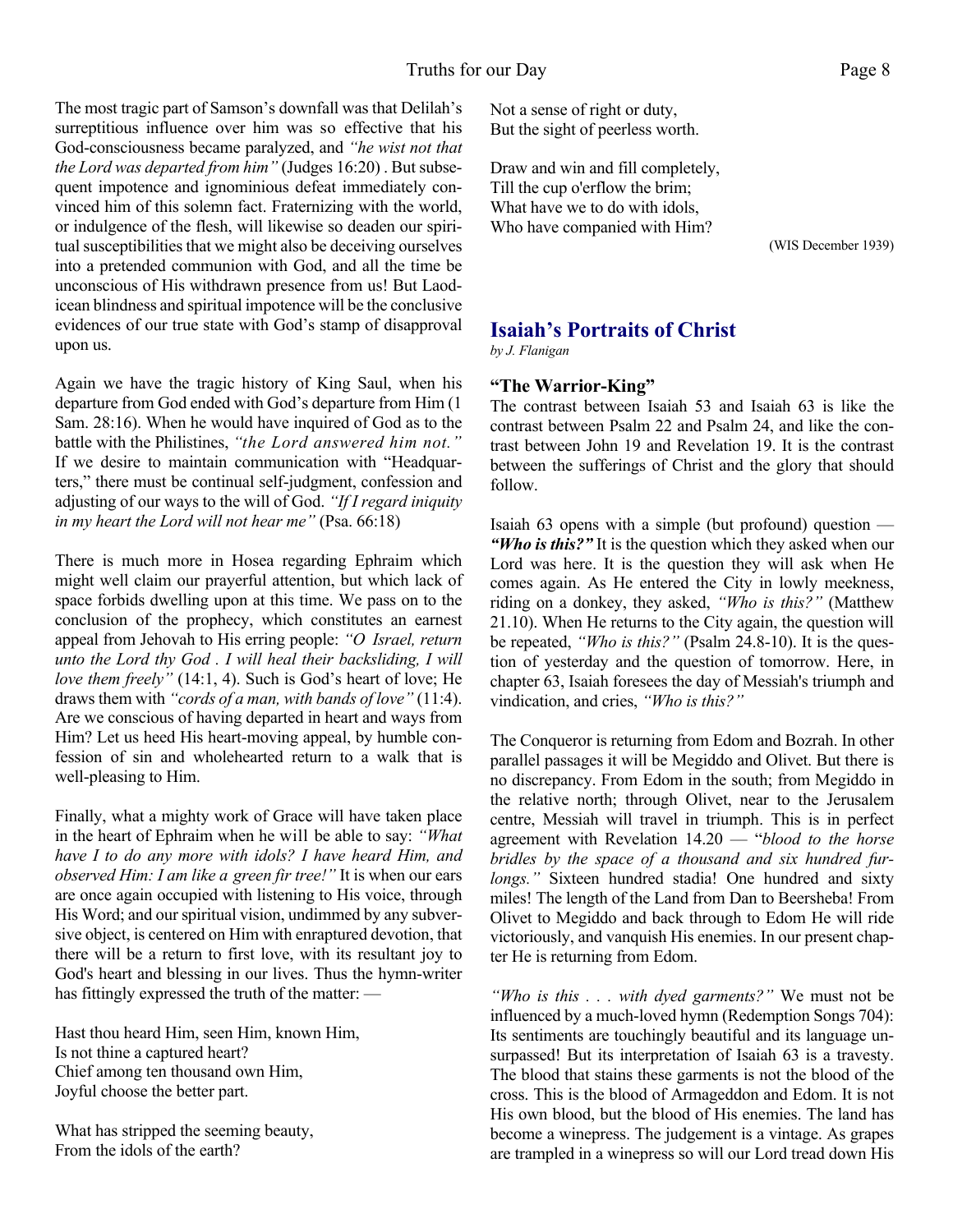enemies when He returns in glory. As the garments of those who tread the grapes in the winepress are stained with the juice of the trodden grapes, so will His garments, (in figure), be stained with the blood of His crushed foes.

His apparel is glorious. All His garments smell of myrrh; always. What garments He has worn. Swaddling bands in His Infancy; a seamless robe during His ministry; a slave's apron on that last evening in the Upper Room; a scarlet robe of mockery on that last morning; linen grave clothes in the Tomb. Now, a vesture dipped in blood, bearing the glorious Name — "King of Kings and Lord of Lords." Glorious in His apparel indeed.

He travels in the greatness of His strength. In what apparent weakness did they once see Him upon the cross. A Carpenter crucified! A Galilean nailed to a Tree! Since that day of dishonor the world has not seen Him. He has been hidden in the heavens. A King rejected. A Sovereign in exile. But now He returns in power. His rejection was callous and cruel. His triumph is righteous. This is vindication. He is *"mighty to save."* He, to Whom they cried, *"Save Thyself and us."* He, of Whom they said, *"He saved others, Himself He cannot save."* He comes for the deliverance of His remnant people. He comes to emancipate the land and make it Immanuel's Land indeed (Isaiah 8.8).

Notice the "aloneness" of the Conqueror. *"I have trodden the winepress alone."* How often He was "alone" when here on earth. He was "alone" in prayer (Matthew 14.23). He was "alone" in service (Mark 4.10). In the uniqueness of His Sonship too, He was "alone" (Luke 9.18,36). And He was "alone" in suffering (John 16.32). Here in Isaiah 63 He is "alone" again. Alone He treads the winepress. Alone He tramples His enemies in righteous anger. Alone He accomplishes the deliverance of His beleaguered people.

The day of vengeance has come. How graciously, at the commencement of His ministry, had our Lord closed the book in Nazareth, when reading from Isaiah 61. He had not then announced the day of vengeance. It was an acceptable year that He was introducing. It was a day of grace. Appropriately, He had closed the book. But in chapter 63 it is all different. It is the day of vengeance now.

The nations are presently being prepared for that day. Morally, Politically, Religiously, and Commercially, the world is being fashioned for the advent of a Man of Sin and for days of tribulation. We do not look for signs, but if signs there be, we may look at them. Morally, conditions are reminiscent of Sodom and Gomorrah. Politically, the shadows are large. The kingdoms of Europe with the movements in Israel and the Middle East all point to the end times. Religiously, the deep dark shadows are equally large. Ecumenism and the Charismatic confusion make it easy to believe that the day is not far distant. Commercially too, the amalgamations, the giant corporations, and the monopolies of the business world are suitable preparations for the Dictatorship which is to come. A man will accept from the Devil what Jesus refused (Matthew 4.8-9; Revelation 13.2b). The kingdoms of this world will be dominated by a Satanically inspired Superman. Many of Israel will bow the knee to him and receive his mark. Many of the faithful will be martyred. A remnant of Israel will be trapped, and look as though to be destroyed. But the Deliverer will come.

Armageddon appears to be the places where the armies will gather. The armies of the Beast and of the great Northern Confederacy; the Kings from the East and the King of the South, are all assembled. Suddenly, gloriously, the sign of the coming of the Son of Man appears. Those who are enemies of each other become allied with each other in common enmity against the Lamb. The Lord comes! He crushes them all. The Beast and the false Prophet are taken personally and cast alive into the Lake of Fire.

What triumph. What glory. What victory. Well might Isaiah cry, *"Who is this . . . with garments dyed . . . glorious in His apparel.. . traveling in the greatness of His strength . .. mighty to save!"*

(from "Assembly Testimony," Jan-Feb 1989)

**Young men, I want to save you all this sorrow, if I can. Hell itself is truth known too late. Be wise in time. What youth sows, old age must reap. Do not give the most precious season of your life to that which will not comfort you in the latter days of your life. Sow to yourselves rather in righteousness: break up your hard ground, don't sow among thorns.**

J.C. Ryle

### **The Obituary of Moses**

*J. E. Todd*

There is spiritual encouragement to be found in the obituary columns of Christian magazines. We read of long years of faithfulness to the Lord, of works carried out and accomplished in His name. The question arises, what will my life be worth when it is reviewed at its close?

The obituary of Moses (Deut. 34:1-12) provides a model of how a Christian's obituary should read. But the words cannot be written, if the deeds are not done !

Moses enjoyed the supreme blessing that is open to a